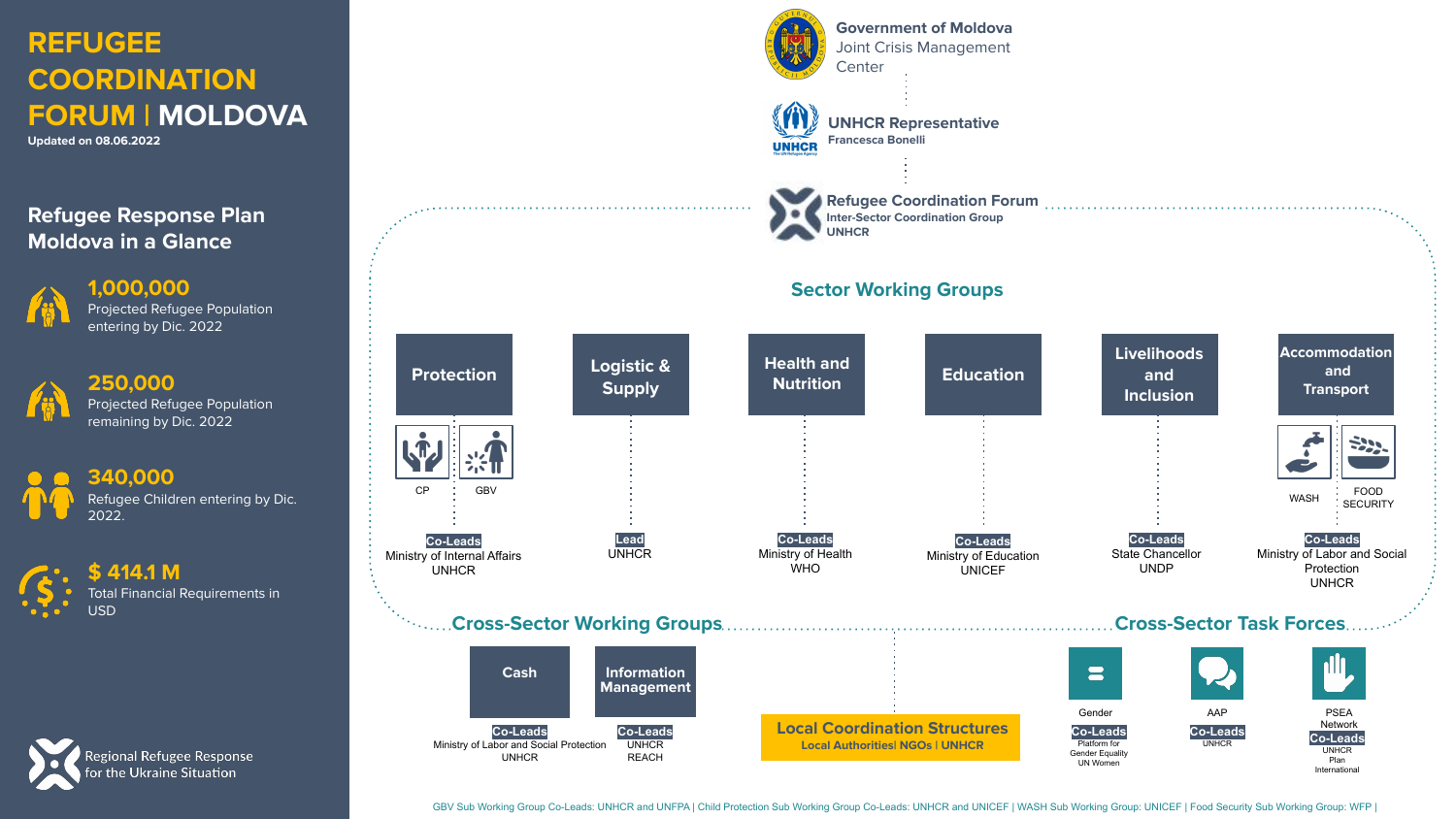## **REFUGEE COORDINATION FORUM CONTACTS**

**What should I do to subscribe to the Refugee Coordination Mail List in Moldova?**

 **MAILING LIST**

If you are willing to be registered to our mailing list and receive regular communications on refugee response coordination in Moldova, please [click on this](https://eur02.safelinks.protection.outlook.com/?url=http%3A%2F%2Feepurl.com%2FhZlSOT&data=04%7C01%7Cmdachrcf%40unhcr.org%7C62237dee20bf4aca508d08da213d3a5e%7Ce5c37981666441348a0c6543d2af80be%7C0%7C0%7C637858844098936163%7CUnknown%7CTWFpbGZsb3d8eyJWIjoiMC4wLjAwMDAiLCJQIjoiV2luMzIiLCJBTiI6Ik1haWwiLCJXVCI6Mn0%3D%7C3000&sdata=ivbaey%2FtQSAw%2BaLpMh9YyzKpm5YeB41Jcvnchv51NCM%3D&reserved=0) [link](https://eur02.safelinks.protection.outlook.com/?url=http%3A%2F%2Feepurl.com%2FhZlSOT&data=04%7C01%7Cmdachrcf%40unhcr.org%7C62237dee20bf4aca508d08da213d3a5e%7Ce5c37981666441348a0c6543d2af80be%7C0%7C0%7C637858844098936163%7CUnknown%7CTWFpbGZsb3d8eyJWIjoiMC4wLjAwMDAiLCJQIjoiV2luMzIiLCJBTiI6Ik1haWwiLCJXVCI6Mn0%3D%7C3000&sdata=ivbaey%2FtQSAw%2BaLpMh9YyzKpm5YeB41Jcvnchv51NCM%3D&reserved=0) and complete the form with the requested information.

**What should I do if I want to unsubscribe to the Refugee Coordination Mailing List in Moldova?**

If you need to unsubscribe yourself or organization from our mailing list, [please](https://eur02.safelinks.protection.outlook.com/?url=https%3A%2F%2Funhcr.us14.list-manage.com%2Funsubscribe%3Fu%3D5e93f8ae5112f5035a435c0e2%26id%3Df6ce6e9372&data=04%7C01%7Cmdachrcf%40unhcr.org%7C62237dee20bf4aca508d08da213d3a5e%7Ce5c37981666441348a0c6543d2af80be%7C0%7C0%7C637858844098936163%7CUnknown%7CTWFpbGZsb3d8eyJWIjoiMC4wLjAwMDAiLCJQIjoiV2luMzIiLCJBTiI6Ik1haWwiLCJXVCI6Mn0%3D%7C3000&sdata=kWBcqYRnGozWLkr6v%2FGCl2IpzBN2kUSBQOCIGRZQ5HU%3D&reserved=0) [follow this link](https://eur02.safelinks.protection.outlook.com/?url=https%3A%2F%2Funhcr.us14.list-manage.com%2Funsubscribe%3Fu%3D5e93f8ae5112f5035a435c0e2%26id%3Df6ce6e9372&data=04%7C01%7Cmdachrcf%40unhcr.org%7C62237dee20bf4aca508d08da213d3a5e%7Ce5c37981666441348a0c6543d2af80be%7C0%7C0%7C637858844098936163%7CUnknown%7CTWFpbGZsb3d8eyJWIjoiMC4wLjAwMDAiLCJQIjoiV2luMzIiLCJBTiI6Ik1haWwiLCJXVCI6Mn0%3D%7C3000&sdata=kWBcqYRnGozWLkr6v%2FGCl2IpzBN2kUSBQOCIGRZQ5HU%3D&reserved=0) and complete the form with the requested information.

| Regional Refugee Response<br>for the Ukraine Situation |
|--------------------------------------------------------|
|--------------------------------------------------------|

| <b>Joint Crisis Management Centre</b><br><b>UNHCR</b>                                                            | <b>Diego Nardi</b>                                             | mdachrcf@unhcr.org                                                                          |  |  |
|------------------------------------------------------------------------------------------------------------------|----------------------------------------------------------------|---------------------------------------------------------------------------------------------|--|--|
| Ministry of Interior/Bureau for Migration<br>and Asylum<br><b>UNHCR</b>                                          | <b>Tatiana Ciumas</b><br><b>Alice Farmer</b>                   | tatiana.ciumas@bma.gov.md<br>farmera@unhcr.org<br>robertco@unhcr.org<br>alwahaidy@unfpa.org |  |  |
| <b>UNHCR</b><br><b>UNFPA</b>                                                                                     | <b>Colleen Roberts</b><br><b>Fatima Wahaidv</b>                |                                                                                             |  |  |
| <b>UNHCR</b><br><b>UNICEF</b>                                                                                    | <b>Richelle Heines</b><br><b>Traian Turcanu</b>                | haines@unhcr.org<br>tturcanu@unicef.org                                                     |  |  |
| <b>Ministry of Labor and Social Protection</b><br><b>UNHCR</b>                                                   | <b>Tudor Mancas</b><br><b>Hanna Mattinen</b>                   | tudor.mancas@social.gov.md<br>mattinen@unhcr.org                                            |  |  |
| Ministry of Labor and Social Protection<br><b>Accommodation and Transportation Working Group</b><br><b>UNHCR</b> | <b>Felicia Bechtoldt</b><br>Giovanni Zanelli                   | felicia.bechtoldt@social.gov.md<br>zanelli@unhcr.org                                        |  |  |
| <b>UNICEF</b>                                                                                                    | <b>Mohammad Almjahleh</b>                                      | malmjadleh@unicef.org                                                                       |  |  |
| <b>WFP</b>                                                                                                       | <b>Bahodur Umarov</b>                                          | bahodur.umarov@wfp.org                                                                      |  |  |
| <b>UNHCR</b>                                                                                                     | <b>TBC</b>                                                     | mdachrcf@unhcr.org                                                                          |  |  |
| <b>Ministry of Education and Research</b><br><b>UNICEF</b>                                                       | <b>Adriana Cazacu</b><br><b>Larisa Virtosu</b>                 | adriana.cazacu@mec.gov.md<br>lvirtosu@unicef.org                                            |  |  |
| <b>Ministry of Health</b><br><b>WHO</b>                                                                          | Zinaida Bezverhni<br><b>Stela Gheorghita</b>                   | zinaida.bezverhni@ms.gov.md<br>gheorghitas@who.int                                          |  |  |
| <b>State Chancellor</b><br><b>UNDP</b>                                                                           | <b>Svetlana Turcanu</b><br><b>Ioana Creitaru</b>               | svetlana.turcanu@gov.md<br>ioana.creitaru@undp.org                                          |  |  |
| <b>UNHCR</b><br><b>Plan International</b>                                                                        | Kristin Schmitz (PSEA Coordinator)<br><b>Domenico di Nuzzo</b> | schmitzk@unhcr.org<br>Domenico.diNuzzo@plan-uk.org                                          |  |  |
| <b>Platform for Gender Equality</b><br><b>Gender Task Force</b><br><b>UN Women</b>                               |                                                                | secretariat.platformadegen@gmail.com<br>dominika.stojanoska@unwomen.org                     |  |  |
| <b>UNHCR</b>                                                                                                     | Natalia Kropivka                                               | kropivka@unhcr.org                                                                          |  |  |
|                                                                                                                  |                                                                | Nina Lozinschi<br>Dominika Stojanoska                                                       |  |  |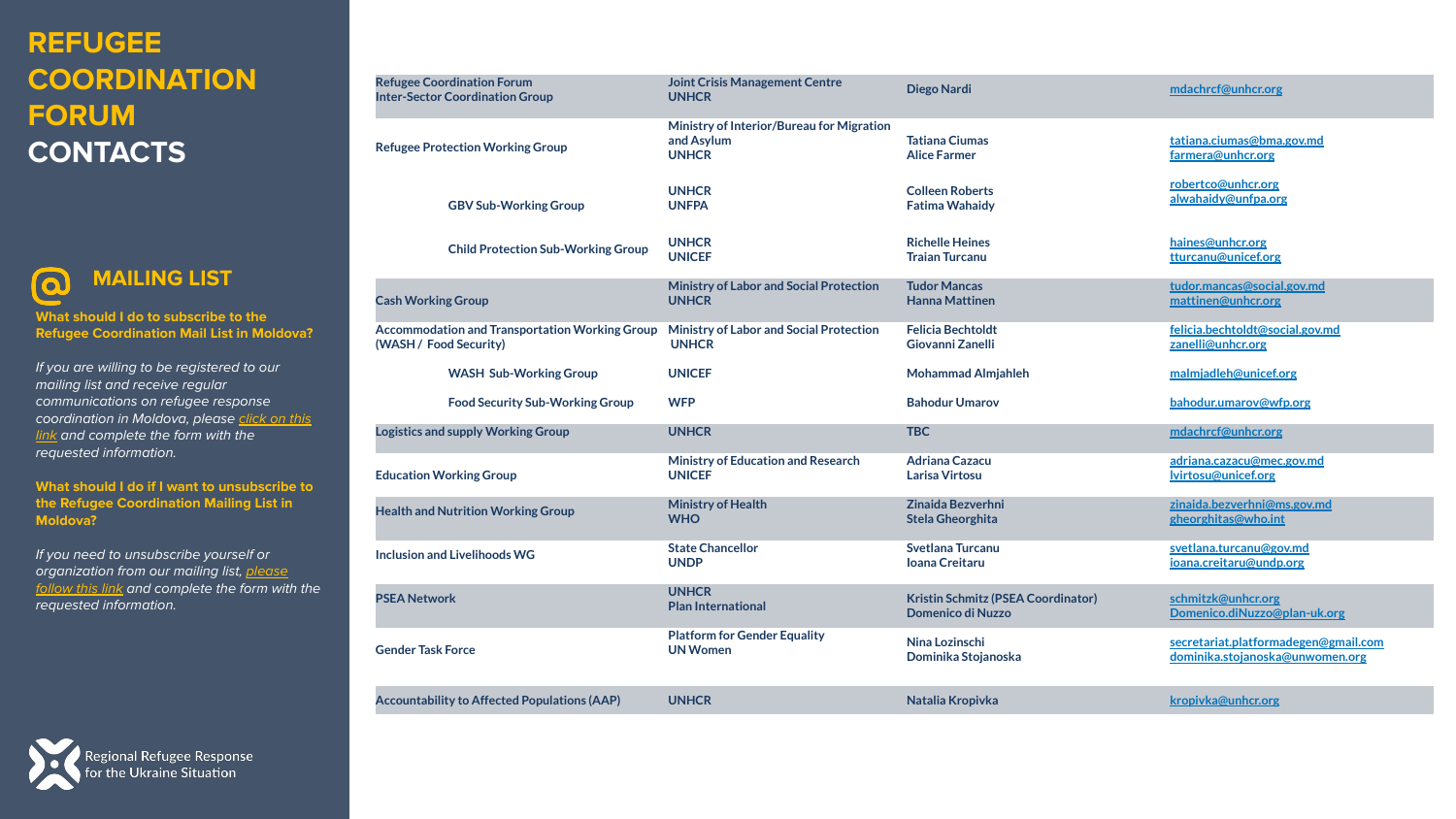## **REFUGEE COORDINATION FORUM | MOLDOVA**

**Sector Meetings June 2022 Updated on 14.06.22**

### **Sector Meeting Time**

| <b>Refugee Coordination Forum (RCF)</b>                 | 13h30 - 15h00 |
|---------------------------------------------------------|---------------|
| Accountability to Affected Populations TF 12h00 - 13h00 |               |
| <b>Accommodation and Transport WG</b>                   | 15h00 - 16h00 |
| <b>Child Protection SWG</b>                             | 16h00 - 17h00 |
| <b>Disability Taskforce (Protection WG)</b>             | 10h00 - 11h00 |
| <b>Education WG</b>                                     | 13h00 - 14h00 |
| <b>Food-Security SWG</b>                                | 16h00 - 17h00 |
| <b>Gender Based Violence SWG</b>                        | 14h00 - 15h30 |
| <b>Gender Taskforce</b>                                 | 10h00 - 11h30 |
| <b>Health WG</b>                                        | 14h00 - 15h30 |
| Information Management WG &<br><b>Assessments</b>       | 10h00 - 11h00 |
| <b>MHPSS Technical Reference Group</b>                  | 16h00 - 17h30 |
| Livelihoods and Inclusion WG                            | 13h00 - 14h30 |
| <b>Protection WG</b>                                    | 10h00 - 11h30 |
| <b>PSEA Network</b>                                     | 11h00 - 12h00 |
| <b>WASH SWG</b>                                         | 13h30 - 15h00 |
| <b>Cash Working Group</b>                               | 9h00 - 10h00  |



To connect to a meeting, just click in the respective button below.

| M                                                             | T                                                          | W                                                                            | Т                                                                             | F                                                  | S              | S              |
|---------------------------------------------------------------|------------------------------------------------------------|------------------------------------------------------------------------------|-------------------------------------------------------------------------------|----------------------------------------------------|----------------|----------------|
|                                                               |                                                            | 1 <sup>1</sup><br><b>Protection</b><br>Livelihoods                           | $\overline{2}$<br><b>GBV</b><br><b>MHPSS</b><br>IM                            | 3<br><b>Education</b>                              | $\overline{4}$ | $\overline{5}$ |
| $6\phantom{1}$<br><b>RCF</b><br><b>PSEA</b><br><b>Cash WG</b> | $\overline{7}$<br>Food<br><b>Security</b><br><b>Gender</b> | $\bf 8$<br><b>Child Prot.</b><br><b>Health</b>                               | $\overline{9}$<br><b>Disability TF</b><br><b>Assessments</b>                  | 10 <sup>°</sup><br>AAP                             |                | 12             |
| 13<br>Accom. &<br><b>Transport</b><br><b>Cash WG</b>          | 14<br>Food<br><b>Security</b>                              | 15 <sup>15</sup><br><b>Protection</b><br>Livelihoods<br><b>Disability TF</b> | 16<br><b>GBV</b><br><b>MHPSS</b><br>IM                                        | 17 <sup>°</sup><br><b>Education</b><br><b>WASH</b> | 18             | 19             |
| 20<br><b>RCF</b><br><b>PSEA</b>                               | 21<br>Food<br><b>Security</b><br>Gender                    | 22<br><b>Child Prot.</b><br><b>Health</b>                                    | 23<br><b>Cash WG</b><br><b>Assessments</b>                                    | 24<br>AAP                                          | 25             | 26             |
| 27<br>Accom. &<br><b>Transport</b>                            | 28<br>Food<br><b>Security</b>                              | 29<br><b>Protection</b><br>Livelihoods                                       | 30<br><b>GBV</b><br><b>MHPSS</b><br>IM<br><b>CASH</b><br><b>Disability TF</b> |                                                    |                |                |

\*Accountability to Affected Population Taskforce meeting on 10 of June will be held online (connection details to be confirmed). Following meetings will be convened in person. For further information, please contact Natalia Kropivka ([kropivka@unhcr.org](mailto:kropivka@unhcr.org))

\*\*If you identify any error on links in this calendar or in the information provided, please inform UNHCR Inter-Agency Coordination Team by writing to [mdachrcf@unhcr.org](mailto:mdacfrcf@unhcr.org) \*\*\* Cash Working Group is held only in person at UNHCR office. Exceptionally it will be held on Monday on June 13th from 15h00 to 16h00. If you wish to join please write Inter-Agency Coordination Team at [mdachrcf@unhcr.org](mailto:mdacfrcf@unhcr.org)

\*\*\*\* Disability Task Force will meet in a hybrid format on June 15th. If you want to join in person, the meeting will be held at: Keystone Training Center, 42/1 Albisoara Street, Chisinau